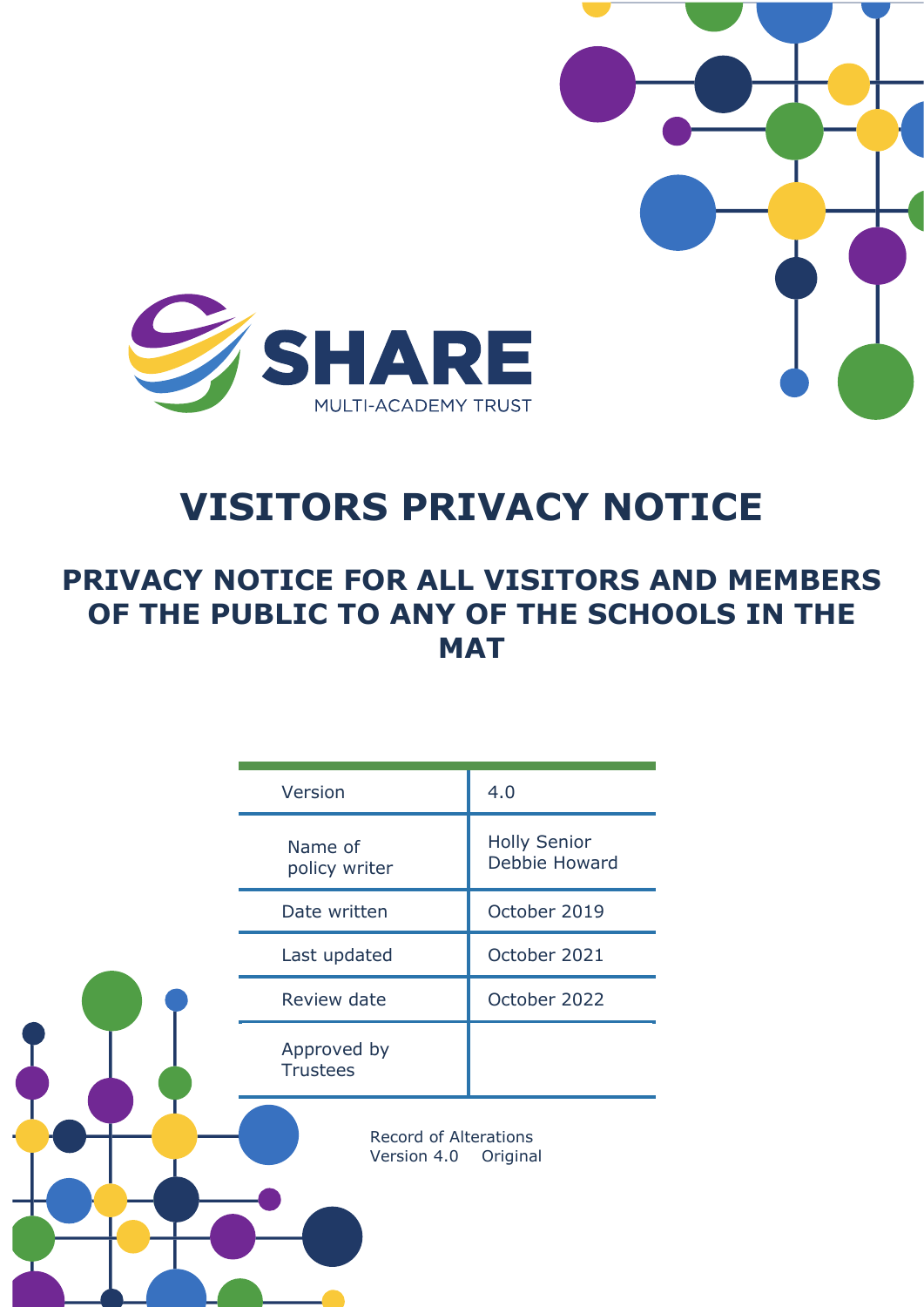

# **CONTENTS**

- 1. Overview
- 2. Legislation and guidance
- 3. Definitions and key terminology
- 4. Personal data held by the MAT
- 5. Why this data is used
- 6. Lawful basis of processing
- 7. Collecting your information
- 8. How this data is stored
- 9. How your data is shared
- 10. How long your data is retained
- 11. How your data is erased
- 12. International transfers of data
- 13. Your rights as a Data Subject
- 14. How to contact us
- 15. Complaints and issues

Appendix A- Coronavirus (COVID-19) Test Results

Appendix B- Coronavirus (COVID-19) Additional Data Shared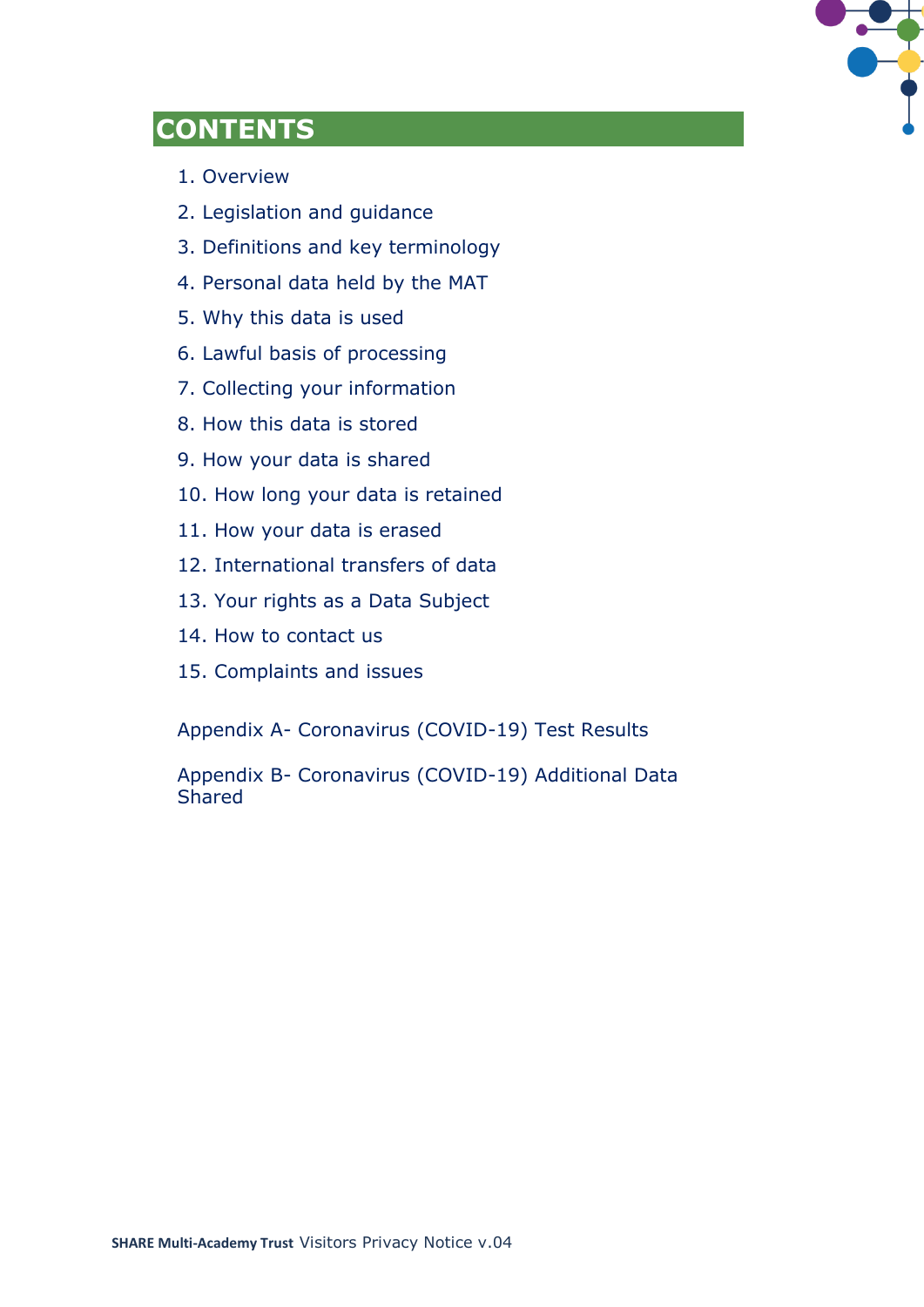

# **1. Overview**

Under the existing *Data Protection Law (1998)* and *The General Data Protection Regulation 'GDPR' (2018)* it is a requirement for all individuals to be correctly informed about what an organisation does with your personal data. SHARE MAT provides all associates with the ability to view how their personal data is used via a 'Privacy Notice' (also referred to as a 'Fair Processing Notice').

Within this privacy notice the MAT aims to outline how it; collects, stores, manages, edits, erases and controls an individual's personal data. This may be associated with anyone that visits any of the sites across the MAT.

SHARE MAT employs a Data Protection Office to oversee Data Protection and GDPR. If you wish to contact the DPO please visit the 'contact us' section within this policy.

This policy applies to all forms of personal data, including but not exclusive to, paper and electronic formats.

# **2. Legislation and guidance**

It is a requirement for all Schools and Public Authorities to adhere to the GDPR and Data Protection legislation, set out in the *Data Protection Law 1998* and the *GDPR 2018.*

This policy is based on the guidelines set out by the *Information Commissioners Office (ICO)* and *The General Data Protection Regulation (2018)* and *Data Protection (1998)* legislations. This policy also follows the guidance of the *Protection of Freedoms Act (2012)* to ensure the protection of biometric data. In addition, this policy also complies with the Trust's funding agreements and articles of association.

# **3. Definitions and key terminology**

All of the definitions listed below are frequently used within this policy and directly associate to the *Data Protection Act (1998)* and the *GDPR (2018)*. If you require further information on any of the terminology used within this policy, please contact the DPO. All details can be found within the 'contact us' section of the policy.

| Term                 | <b>Definition</b>                                                                                                                                                                                                                                         |
|----------------------|-----------------------------------------------------------------------------------------------------------------------------------------------------------------------------------------------------------------------------------------------------------|
| <b>Personal data</b> | Any information relating to an identified, or<br>identifiable, individual. Personal data is only<br>associated with a living data subject.<br>This may include the individual's:<br>Name (including initials)<br>• Identification number<br>Location data |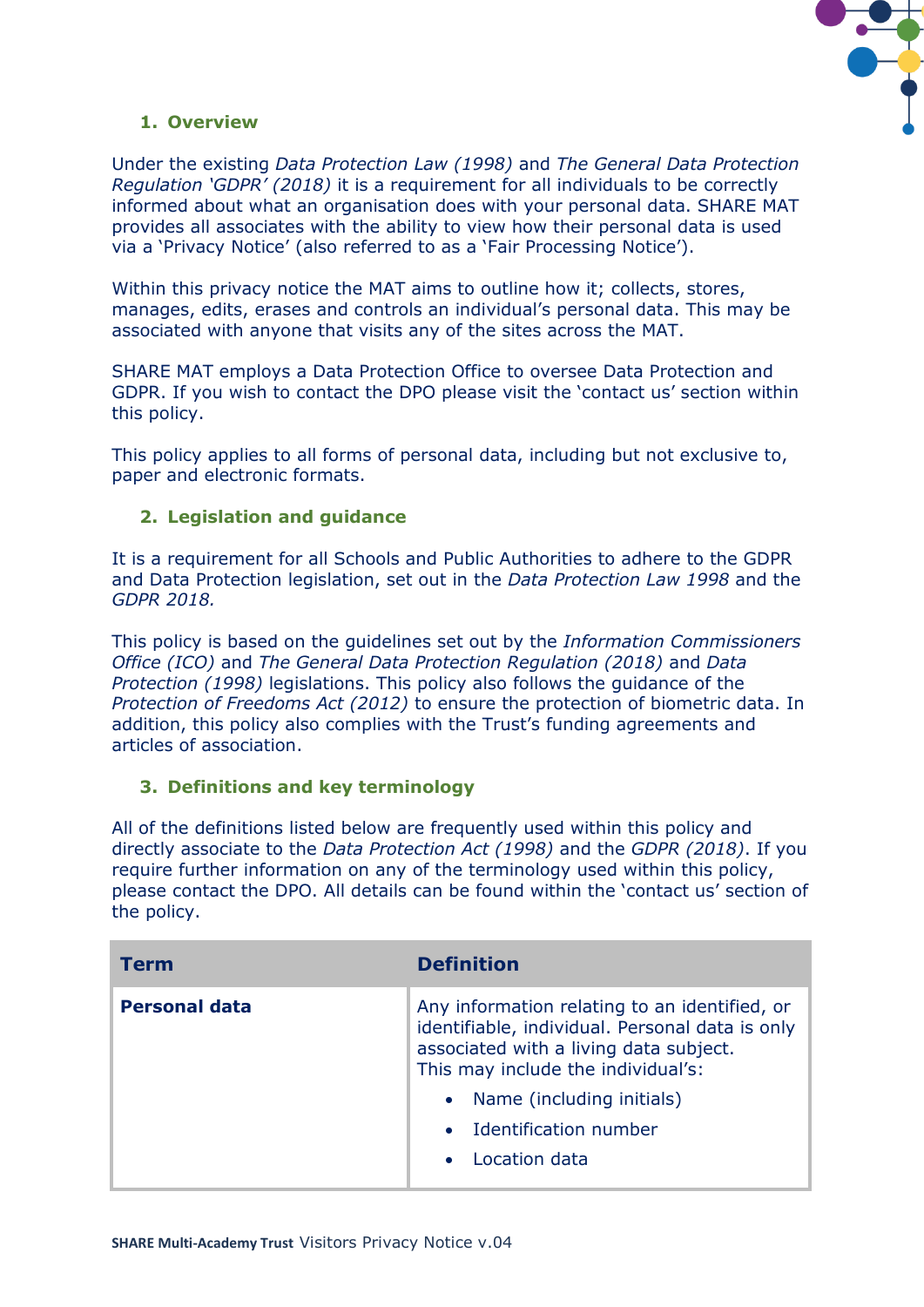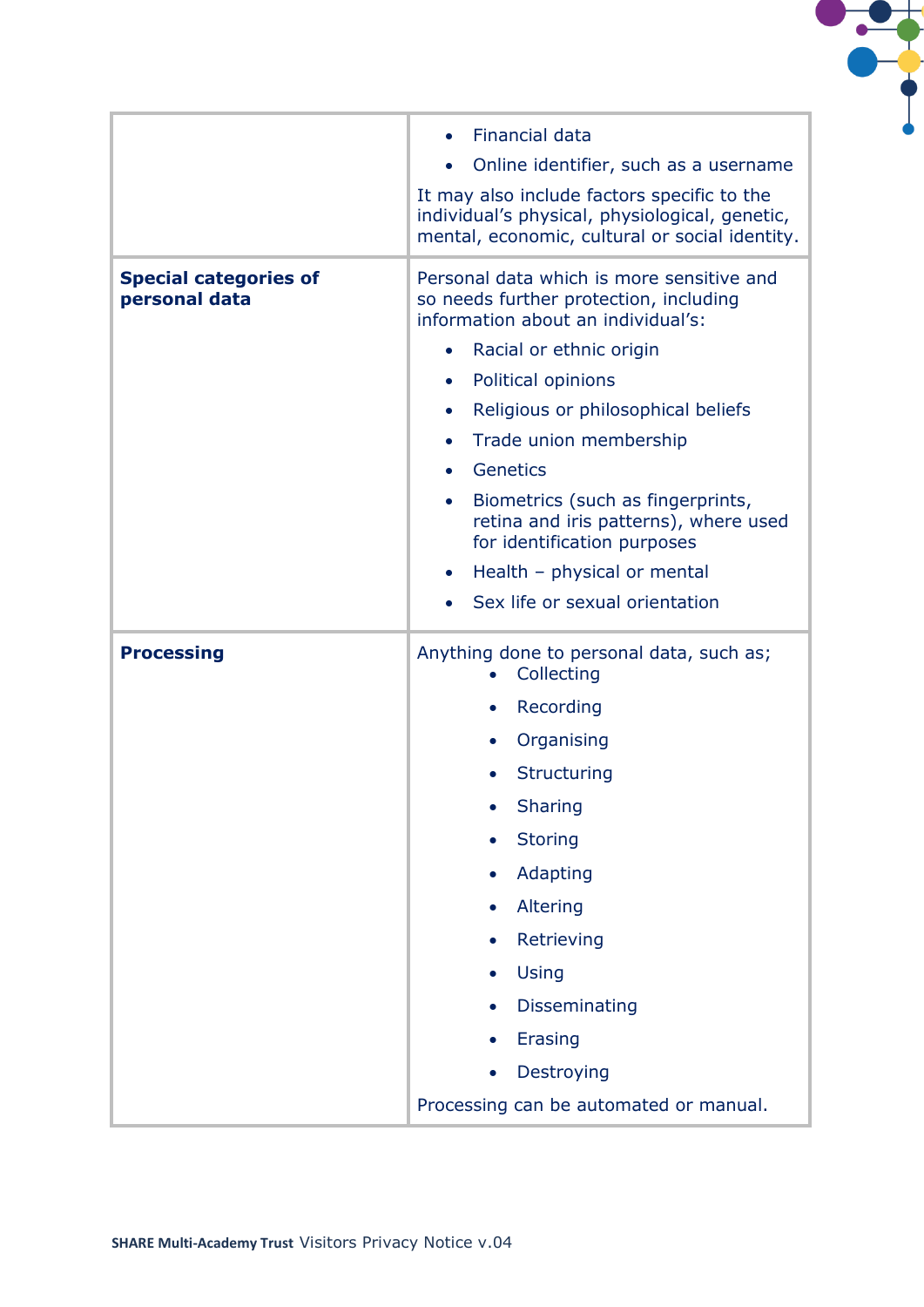| Data subject                                                | The identified or identifiable individual<br>whose personal data is held or processed. A<br>data subject is any natural, living person.                                                                                              |
|-------------------------------------------------------------|--------------------------------------------------------------------------------------------------------------------------------------------------------------------------------------------------------------------------------------|
| <b>Data Controller</b>                                      | A person and/ or organisation that<br>determines the purposes and the means of<br>processing personal data.                                                                                                                          |
| <b>Data Processor</b>                                       | A person, organisation or other body (other<br>than an employee of the data controller)<br>who processes personal data on behalf of<br>the data controller.                                                                          |
| <b>DPO</b>                                                  | A 'DPO' is an abbreviation of the term, Data<br>Protection Officer. A DPO should be<br>appointed when any large scale processing<br>of data occurs, and/ or, processing of data<br>may be deemed a risk.                             |
| <b>Personal Data Breach or</b><br><b>Data Breech</b>        | A breach of security leading to the<br>accidental or unlawful destruction, loss,<br>alteration, unauthorised disclosure of, or<br>access to personal data.                                                                           |
| <b>The ICO</b>                                              | The ICO (Information Commissioners Office)<br>and the legal authority whom mange GDPR<br>and Data Protection.                                                                                                                        |
| <b>A DPIA (Data Protection</b><br><b>Impact Assessment)</b> | A DPIA is a process that we carry out in<br>order to assess if we are carrying out<br>process in line with relevant legislation.                                                                                                     |
| <b>SAR/DSAR</b>                                             | A 'SAR' or sometimes referred to as a<br>'DSAR', is an abbreviation of the world<br>Subject Access Request. This is when a data<br>subject formally lodges a request to view/<br>access their personal data that is held on<br>them. |

#### **4. Personal data held by the MAT**

SHARE MAT collects personal data on anyone who visits its sites. It only collects relevant and necessary personal data in order to complete business processes and to ensure the security of its schools. SHARE MAT does this by carrying out a DPIA on all data that it collects to identify the lawful basis of processing.

Personal data that the MAT may choose to collect, use, store and share (when appropriate) about you, includes, but is not restricted to:

• Contact details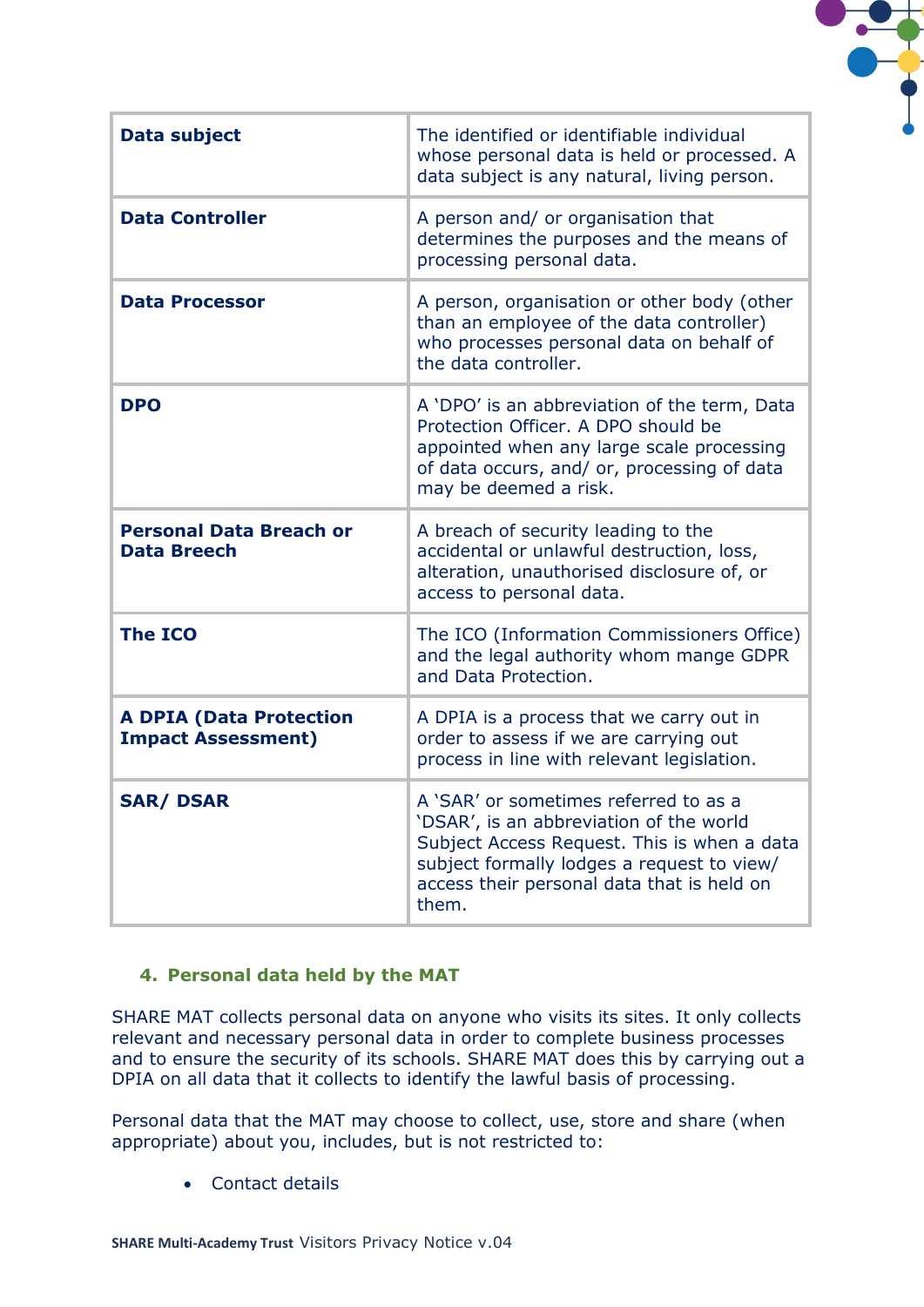![](_page_5_Picture_0.jpeg)

- Name
- Information relating to your visit (i.e. your organisation, arrival time and departure, car registration plate)
- Photograph on arrival
- CCTV footage (please read out 'CCTV Policy' for more information)
- Proof of DBS (if required)

As well as the information listed above, the MAT may also collect, store and use information about you that identifies as '**special categories'** of data. This is highly sensitive data. This may include information about (where applicable):

• Disability and access requirements

#### **5. Why this data is used**

SHARE MAT collects this data in order to perform key business processes throughout the Trust. The MAT believes it holds the necessary basis for collecting and processing this data, as outlined in Article 6 of the GDPR. The data that it collects enables it to:

- Identify you and keep you safe whilst you are on site
- Keep pupils within its school's safe
- Maintain accurate records of visits to each of its sites
- Provide appropriate access requirements

#### **6. Lawful basis for using your data**

SHARE MAT follows the guidelines outlined within Article 6, The GDPR, Lawfulness of Processing, when assessing if it believes it has a lawful basis of processing your personal data. It ensures that it meets, at least one, of the minimum requirements outlined within Article 6. It only collects your personal data when it needs to:

• Carry out a task in the public interest

Less commonly, we may also use personal data regarding you when:

- You have given us consent to use it in a certain way
- The MAT needs to protect yours or an individual's vital interests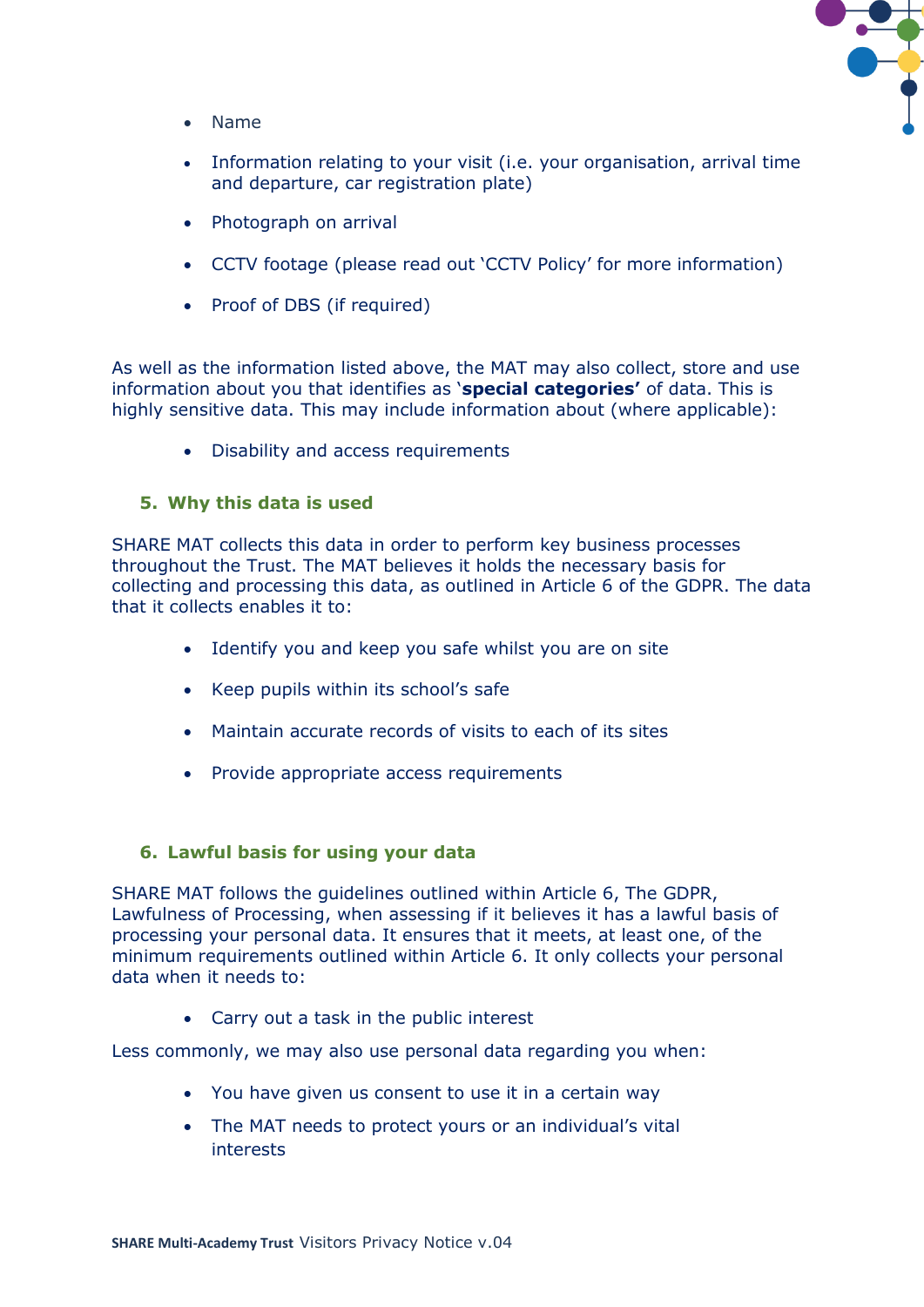![](_page_6_Picture_0.jpeg)

• There is a legitimate interest to share your information (this will only be done with your consent)

Where the MAT relies on consent to process your personal data, you have the right to retract this consent at any given time. When the MAT asks for your consent in order to process your personal data it will make this clear and concise from the offset, along with guidance on how to retract consent if you wish to do so.

SHARE MAT will only use your data within the guidelines that is has been collected for. If it requires to use your information for an additional/ further process, it will contact you to inform you of this.

#### **7. Collecting your information**

SHARE MAT predominantly collects personal data from you as an essential requirement. There are occasions whereby collecting personal data is not mandatory, but that it feels it would beneficial to the Trust to do so.

In these circumstances the MAT ensures that it has a legitimate interest when requesting this data, however, as a data subject, you have the ability to choose if you wish to provide this information.

SHARE MAT will ensure that it informs you on 'mandatory' and 'non mandatory' data collection, the consequences of not providing mandatory information and the choices you have as a data subject.

# **8. How your data is stored**

SHARE MAT ensures that all data that it stores on you is secure, safe and in line with legislation.

All personal data that it collects on you, as a data subject, is stored in a specific file for visitors. This information is restricted in use to ensure only those who need it have access. The use of the information stored within this file is restricted to the purpose that it is collected for.

Once your relationship with SHARE MAT has ended, it will retain this file and delete the relevant information in accordance with the Retention Schedule (IRMS Records Management for School).

The following storage rules apply:

- Paper-based records and electronic devices (such as laptops and hard-drives) are kept locked and restricted when not in use
- Personal data is signed for, logged and managed when it is taken off site to ensure safe return or erasure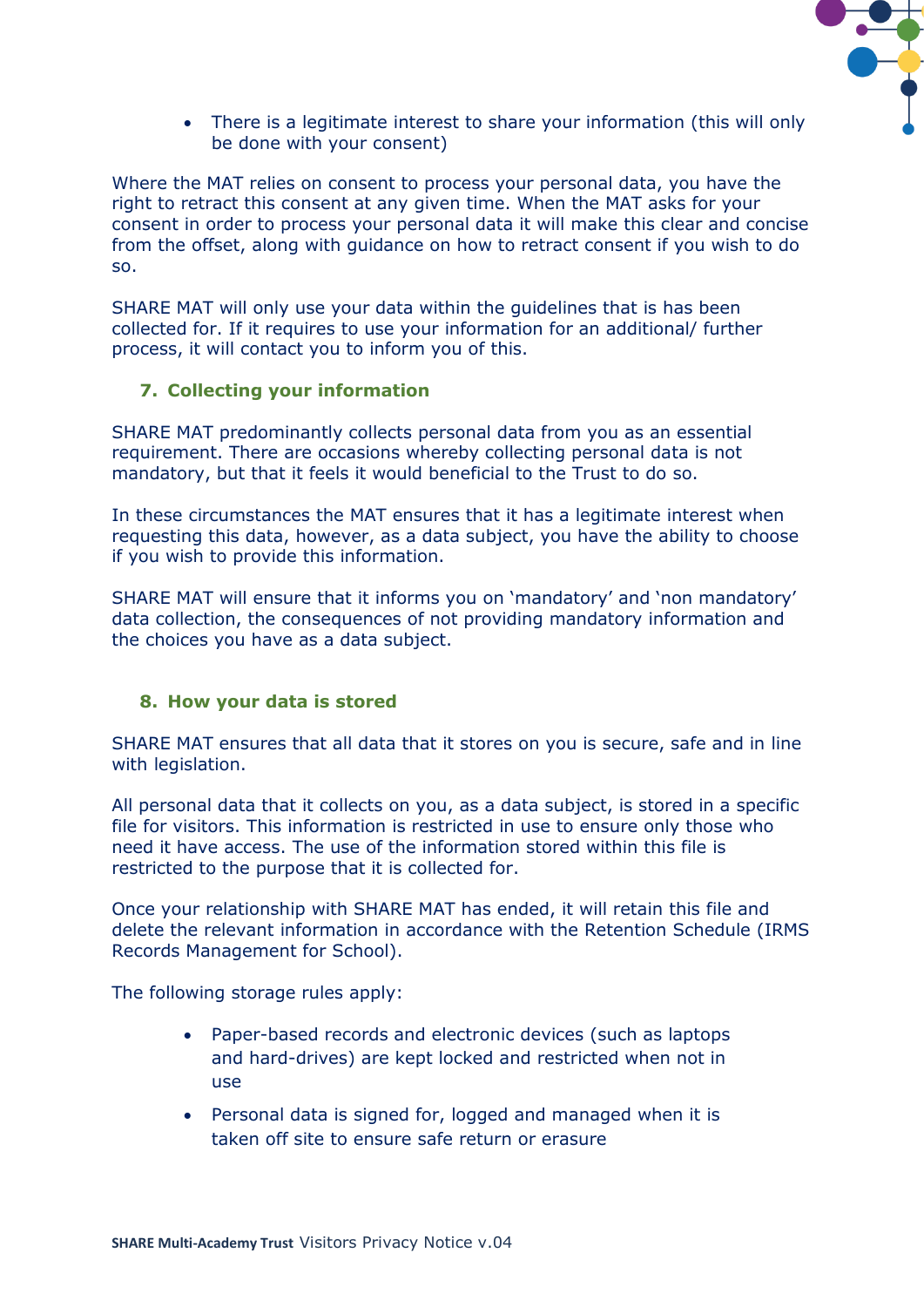![](_page_7_Picture_0.jpeg)

- The implementation of an enforced password protection policy whereby all passwords are random and non-traceable
- Encrypted software is used on all electronic tools
- Data Sharing Agreements are in place where data is required to be shared with a 3<sup>rd</sup> party, contractor or additional source

#### **9. How your data is shared**

SHARE MAT will not share your personal data with any 3<sup>rd</sup> parties unless it informs you or asks for your consent to do so. It may need to share data if required to do so by the law. For more information regarding situations whereby your data may be shared, please see the ICO's website.

Where it is legally required to share personal data, the MAT may share your data with (but not limited to):

- The local authority- to meet any legal or statutory requirements associated with visitor information and safeguarding
- Police and legal forces- in order to uphold law and order
- Central and local government- to meet statutory and legal duties and to enable the performance of contracts
- The trust auditors- to demonstrate that it has taken appropriate measures in providing its educational services
- Health authorities- to assist where there are legal obligations
- Security organisations- with regard to legal or safeguarding investigations, and to assist in crime prevention, detection and prevention of fraud
- Professional bodies- to verify information for legal purposes
- The organisation/company that you are representing- to verify business interest and to verify information for legal purposes
- Professional advisers and consultants- to comply with entitlements and assist with any claims

#### **10. How long your data is retained**

SHARE MAT is required, by law, to retain some of your personal data after your relationship with the organisation ends. It may choose to keep your data for up to six years afterwards, dependent on what data it holds and the reason for still storing or processing this data.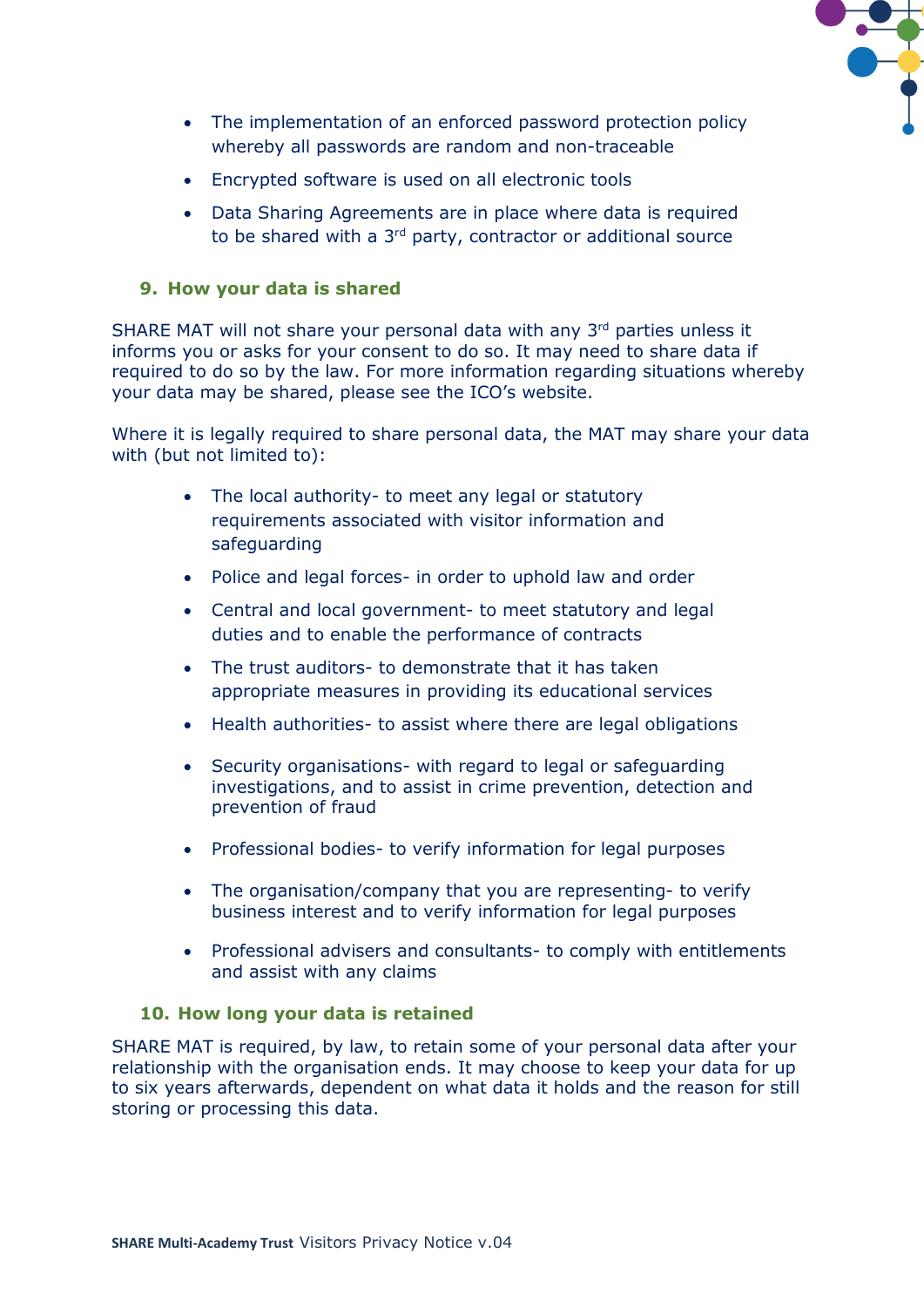![](_page_8_Picture_0.jpeg)

Any data that the MAT no longer uses, but is still retained, will be stored and archived up until the point where it assesses its use and decides to safely erase it.

For more information on the MAT's retention guidelines, retention policy and how long it may hold your personal information for by law please contact the DPO.

#### **11. How your data is erased**

SHARE MAT ensures that any data that is no longer of use, or deemed necessary for business processes will be correctly erased in line with data protection guidelines. Personal data will be disposed of securely, safely and effectively to give all data subjects peace of mind.

For example, the MAT will shred or incinerate any paper-based documents that it holds on you, either in-house or contracted by a pre-approved and safe supplier. It will overwrite, redact or erase any electronic files that it holds on you, either in-house or contracted by a pre-approved and safe supplier.

#### **12. Your rights as a data subject**

As part of all data protection legislation data subjects are entitled to request any personal information that is held on them by an organisation. If you wish to find out what information SHARE MAT holds on you, please complete a Subject Access Request.

If you wish to submit a Subject Access Request, please download one of the templates from either the SHARE MAT website, or from the website of the school that you are associated with. If you are having trouble accessing the template, please contact the DPO.

Once you have submitted a SAR the MAT will:

- Give you a description of the data that it holds (where applicable)
- Explain where it received the information from (where applicable)
- Inform you who has had access to it and if it will be shared further
- Inform you if any automated decision-making has been applied, or will be applied, to this data, and inform you of the consequences of this
- Give you an accessible copy of this data (where appropriate)

Subject Access Requests may be subject to an administrative charge dependent on the level of time require to prepare the response. You will be informed if your SAR is subject to a charge.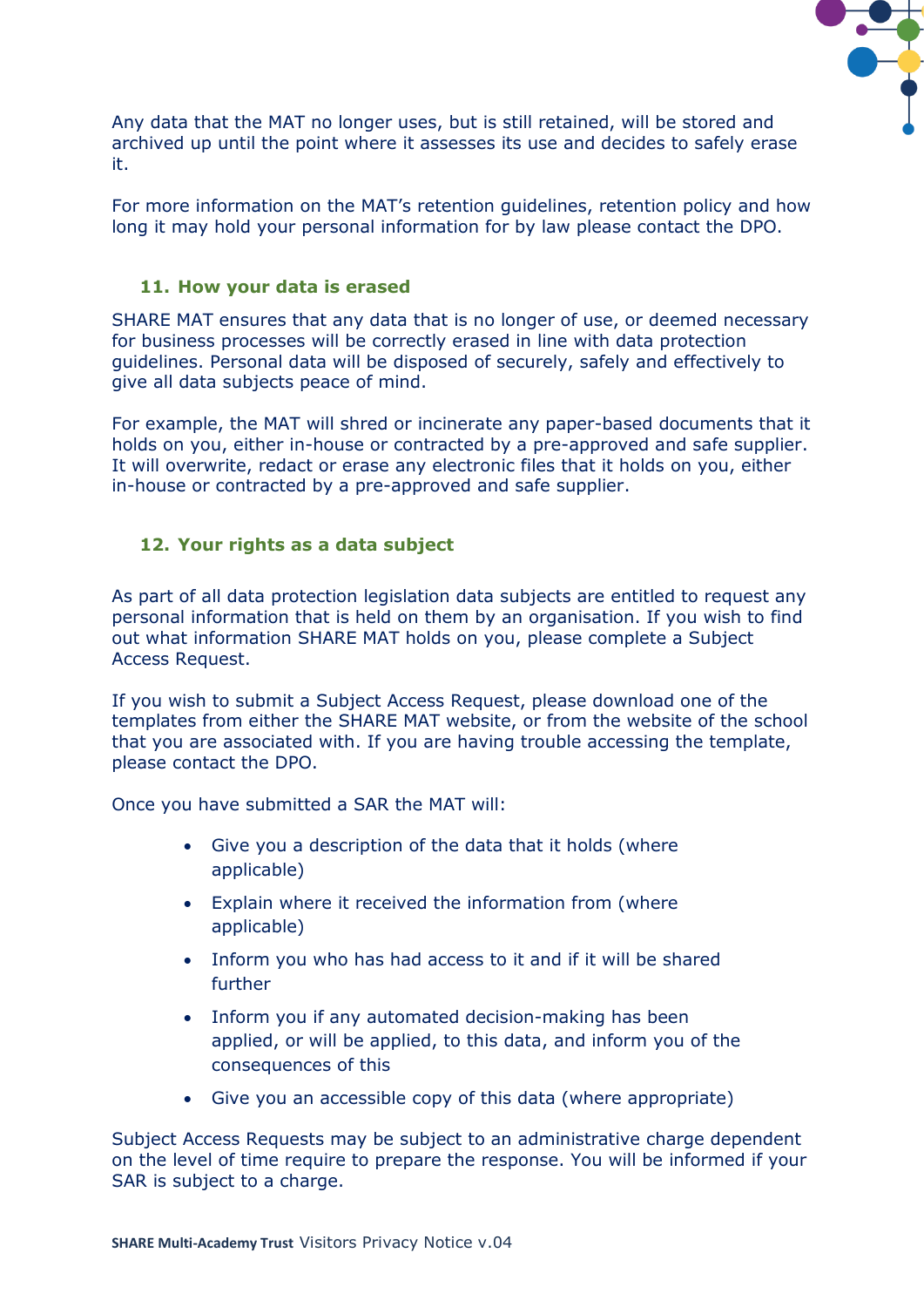![](_page_9_Picture_0.jpeg)

On occasion, the MAT may not be able to provide a hard-copy of your data. It will give you the opportunity to view, in person, the data that it holds on you at a time that suits you.

Under data protection laws data subjects have certain rights regarding how their personal data is used, stored, managed and erased. You have the right to:

- Object to the use of your personal data if it is causing, or has caused damage or distress
- Prevent your data being used for the purpose of direct marketing
- Object to the use of your personal data for decisions being made by automated means (by a computer or machine, instead of by a person)
- Your data records being up-to-date, accurate and relevant. If you believe they are not, please let us know
- Claim compensation for any damages caused by a breach of your rights under the data protection regulations

If you would like any more information on Subject Access Requests, please contact the Data Protection Officer.

#### **13. How to contact us**

SHARE MAT has a designated Data Protection Officer to handle any issues or concerns that you may have regarding your data.

If you have any questions or concerns, or would like any advice regarding your data, please contact the Data Protection Officer.

**Holly Senior**- Premises, Compliance and Data Protection Officer

Email- [holly.senior@sharemat.co.uk](mailto:holly.senior@sharemat.co.uk)

Telephone- 01484 868777

Address- Shelley College, Huddersfield Road, Shelley, HD8 8NL

#### **14. Complaints, issues and escalation**

SHARE MAT takes any complaints about the collection, management and use of personal data very seriously.

If you believe that the way it is processing your personal data is unfair, misleading or inappropriate, or if you have any other concerns regarding your personal data please contact the Data Protection Officer immediately.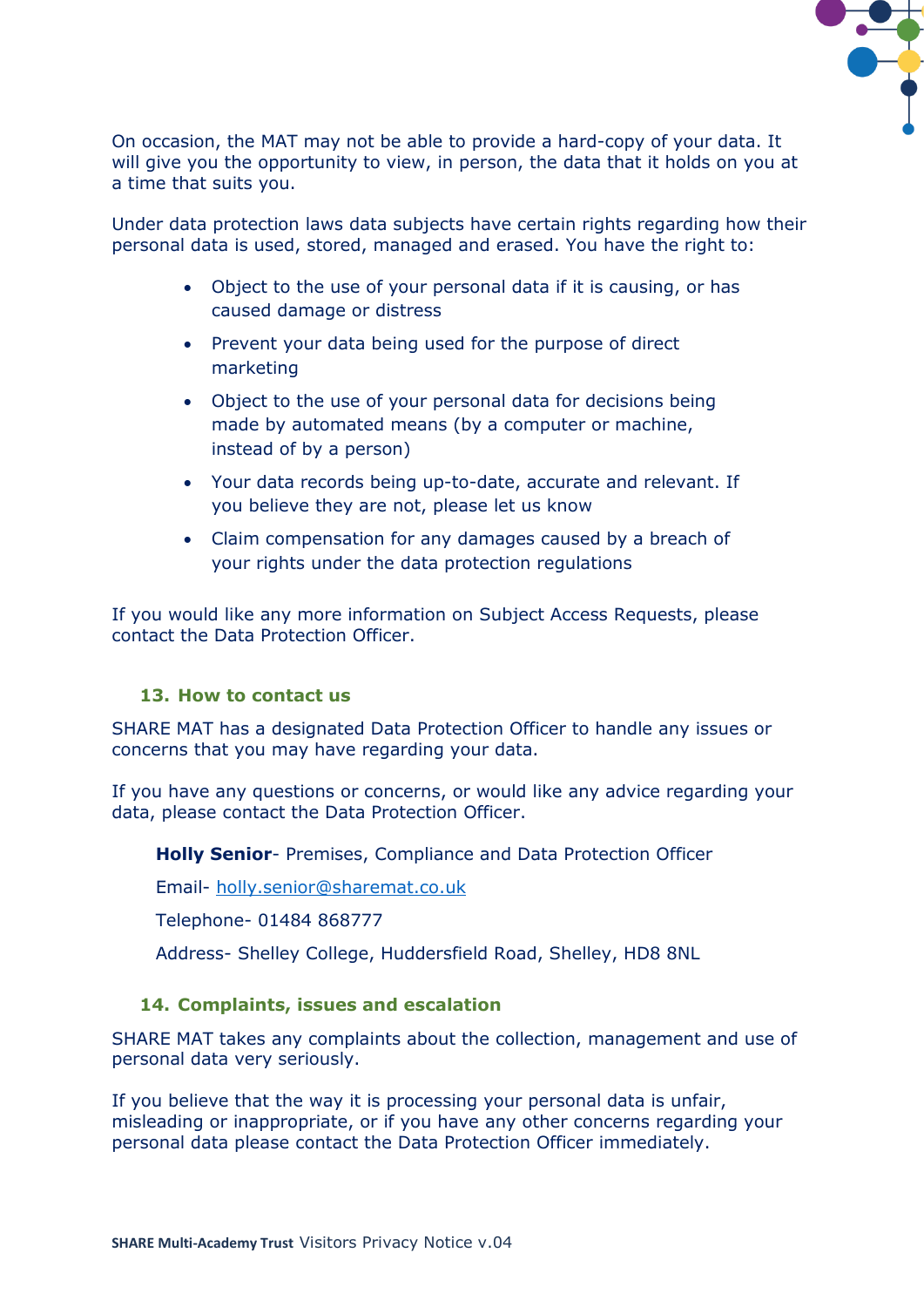![](_page_10_Picture_0.jpeg)

If you believe that your complaint is not being handled effectively or you would like external advice, please contact the Information Commissioners Office:

- Report a concern online at <https://ico.org.uk/concerns/>
- Call 0303 123 1113
- Or write to: Information Commissioners Office, Wycliffe House, Water Lane, Wilmslow, Cheshire, SK9 5AF

# **Appendix A- Coronavirus (COVID-19) Test Results**

Visitors should inform the school if any of the following apply:

- If they are showing symptoms of COVID-19 on-site
- If they show symptoms of COVID-19 48-hours after being on-site
- If they test positive for COVID-19 48-hours after being on-site
- If they have been in direct or proximity contact to an individual that has tested positive for COVID-19

Visitors are asked to verbally confirm their test results in order for a track and trace to be performed in school.

Under the General Data Protection Regulation, the school must not insist to see a copy of the test results or hold a paper or electronic copy of the test results.

Visitors are encouraged to share evidence of their test results if they wish to do so with a designated person in school.

Designated staff within school (such as an Administration Manager, Reception Staff or Head Teacher) are permitted to ask to see the test results provided by the NHS in order to authenticate the results of a visitor. Staff members not outlined as a designated person are not permitted to ask to view a test result.

School, are not required to hold a hard copy of the test results of a visitor. If a visitor provides a hard copy of a test results (i.e. via email) this will be securely destroyed once the status of the result has been authenticated.

The result status will be stored on an internal spreadsheet/ data base to support the schools internal 'Track and Trace' system whilst also supporting the national 'Test and Trace' scheme. The access to this spreadsheet is limited to essential personnel only.

A Data Protection Impact Assessment (DPIA) has been completed for the processing of this data as required by the Information Commissioners Office.

SHARE MAT has identified that test result data is classified as '*special category'* data. Under Article 9, SHARE MAT has identified that principle (i) applies to the processing of the identified special category data.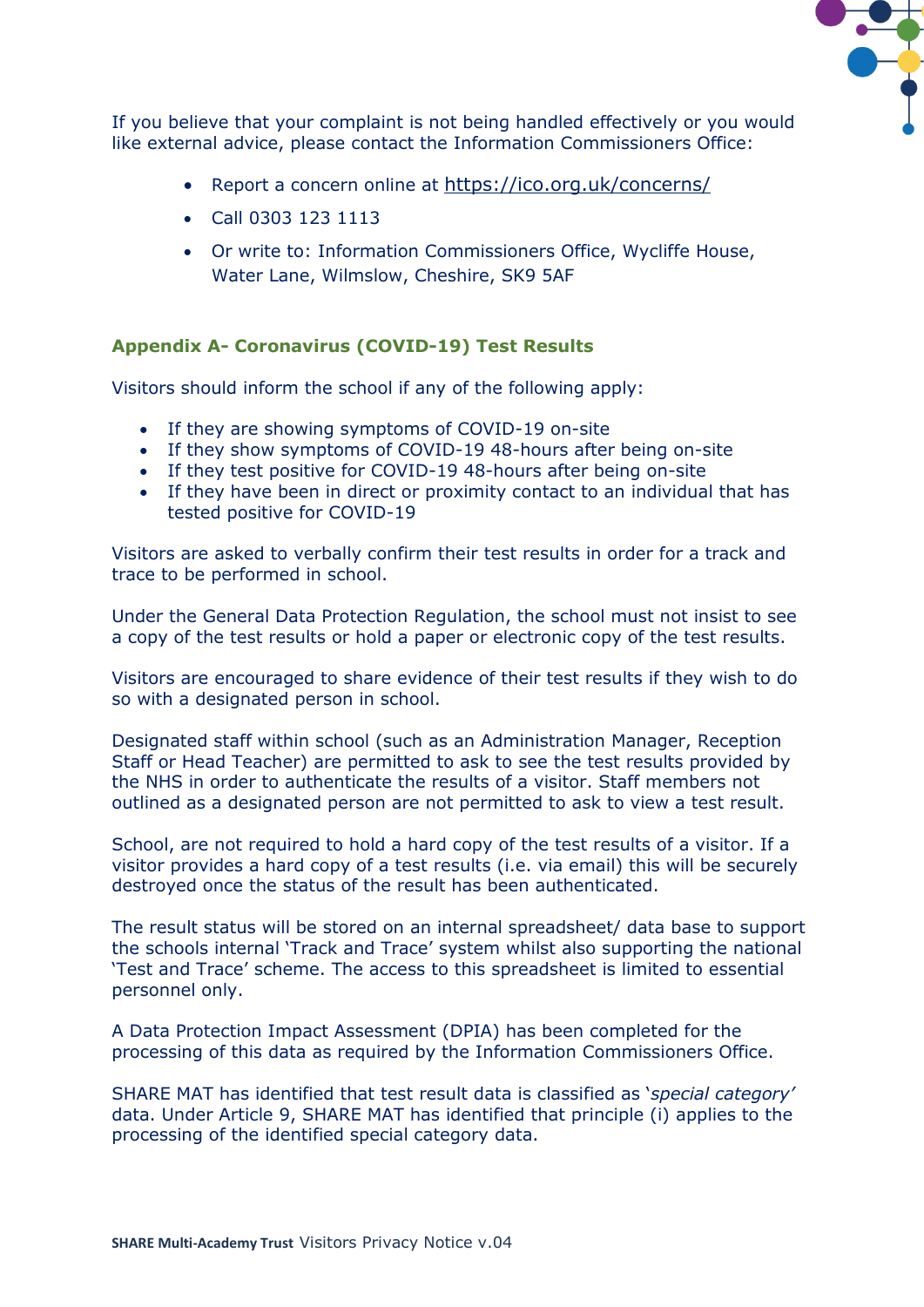![](_page_11_Picture_0.jpeg)

SHARE MAT has ensured that it's aims are lawful, fair and transparent to all staff to offer clarity around how processing testing data is completed.

For additional information on data subjects' rights throughout the Coronavirus pandemic please see below:

[https://ico.org.uk/global/data-protection-and-coronavirus-information](https://ico.org.uk/global/data-protection-and-coronavirus-information-hub/coronavirus-recovery-data-protection-advice-for-organisations/testing/)[hub/coronavirus-recovery-data-protection-advice-for-organisations/testing/](https://ico.org.uk/global/data-protection-and-coronavirus-information-hub/coronavirus-recovery-data-protection-advice-for-organisations/testing/)

# **Appendix B- Coronavirus (COVID-19) Additional data shared**

During the Coronavirus pandemic, SHARE MAT is required to fully cooperate with external organisations in order to communicate correct and accurate data relating to positive Coronavirus cases.

SHARE MAT's obligation is outlined within the Department for Education's 'Guidance for Full Opening: Schools' document issued in September.

[https://www.gov.uk/government/publications/actions-for-schools-during-the](https://www.gov.uk/government/publications/actions-for-schools-during-the-coronavirus-outbreak/guidance-for-full-opening-schools)[coronavirus-outbreak/guidance-for-full-opening-schools](https://www.gov.uk/government/publications/actions-for-schools-during-the-coronavirus-outbreak/guidance-for-full-opening-schools)

#### **'Test and Trace'**

SHARE MAT is required by the Department for Education to actively engage with the NHS 'Test and Trace' scheme.

SHARE MAT may be required to share student's personal details in order to support the operational requirements of 'Test and Trace'.

SHARE MAT will only share the essential data required to support 'Test and Trace'.

#### **Reporting cases in school**

SHARE MAT is required by the Department for Education to report all cases of Coronavirus to the following bodies:

- Department for Education Coronavirus Helpline
- Kirklees Council Infection Control Team
- Kirklees Council Emergency Planning Team
- Public Health England's Local Health Protection Team
- Health and Safety Executive (HSE for RIDDOR)

SHARE MAT will only share the essential data required to support each organisation.

#### **Reporting breaches of legislation to the Authorities**